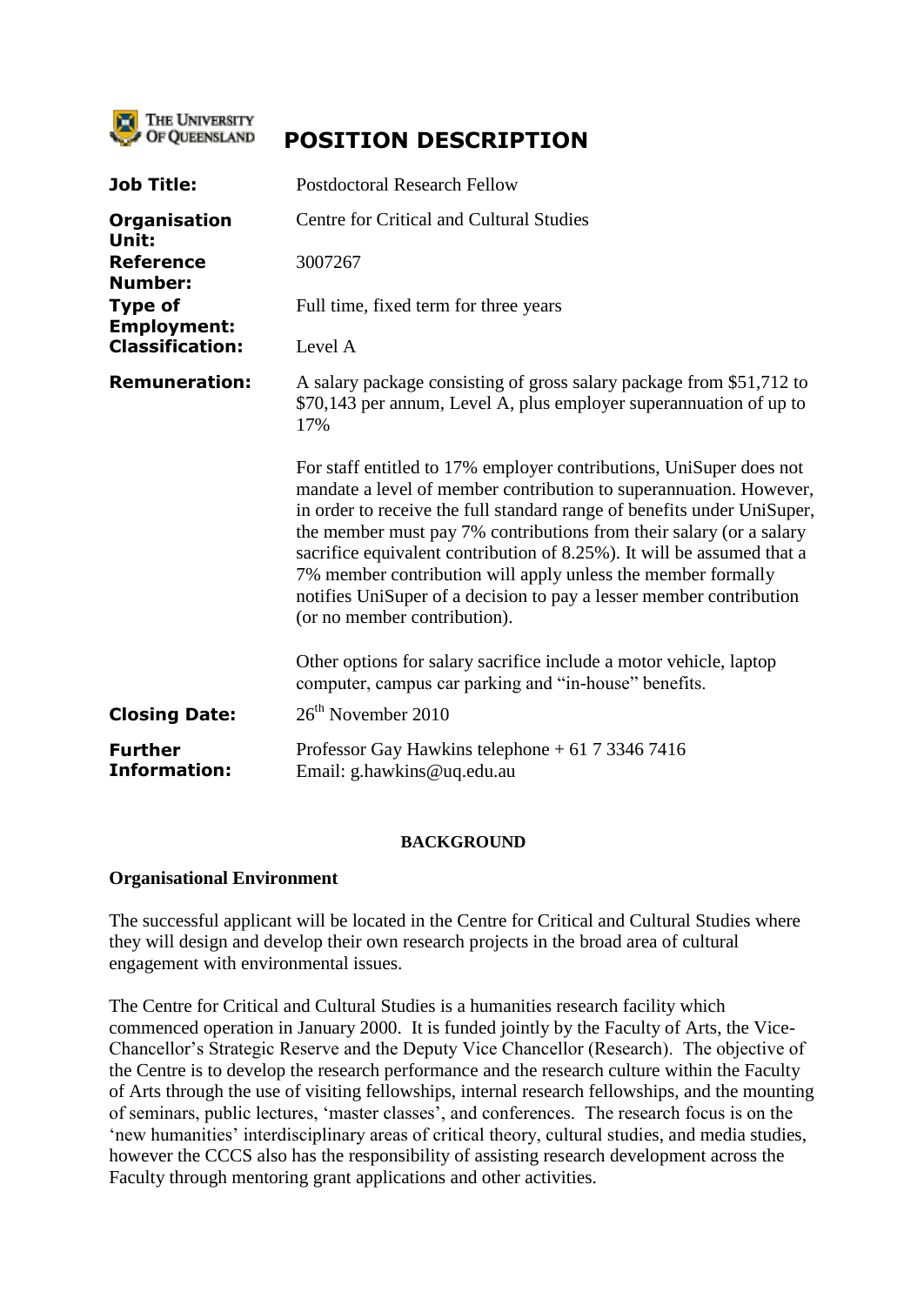More information can be obtained at the Centre's web site at [www.cccs.uq.edu.au](http://www.cccs.uq.edu.au/)

## **Area of Research**

The Centre for Critical and Cultural Studies at the University of Queensland invites applications for a three year Postdoctoral Research Fellowship. Applicants should have a PhD in sociology, cultural studies, cultural geography, cultural history or related areas with research interests in the broad area of cultural engagement with environmental issues. This might include an interest in the interactions between humans, technologies and natures, studies of consumption practices and material culture, mediated nature, analysis of environmental markets, commons and publics.

The applicant will be expected to develop their own research program in relationship to this broad research agenda. They may also have the opportunity to develop collaborative projects with Professor Gay Hawkins, the Deputy Director of the CCCS, who is currently researching water politics and consumption practices surrounding the international growth of bottled water; theories of materiality, waste and biopolitics; and the interactions between markets and publics in environmental politics.

The position could be filled through secondment from an existing position if desired.

### **Information for Prospective Staff**

Information about the University, State of Queensland, living in Brisbane and employment at the University is at the University"s web site. [\(http://www.uq.edu.au/\)](http://www.uq.edu.au/)

For a comprehensive guide to family friendly work practices and services visit the Work and Family web site at<http://www.uq.edu.au/equity/index.html?page=11661>

The University of Queensland Enterprise agreement (Academic Staff) outlines the position classification standards for Levels A to E.

### **DUTY STATEMENT**

Primary Purpose of Position

The aim of the position is to develop research projects and publications within the area of environmental humanities and to contribute to the growth of this research focus within the Centre for Critical and Cultural Studies. The successful applicant will also be expected to take part in the academic and administrative activities of the Centre.

### **Duties**

.

Duties and responsibilities include, but are not limited to:

Research and research management:

- To develop independent research projects with a view to publication and dissemination of results.
- To undertake research and publication under the supervision of Prof Gay Hawkins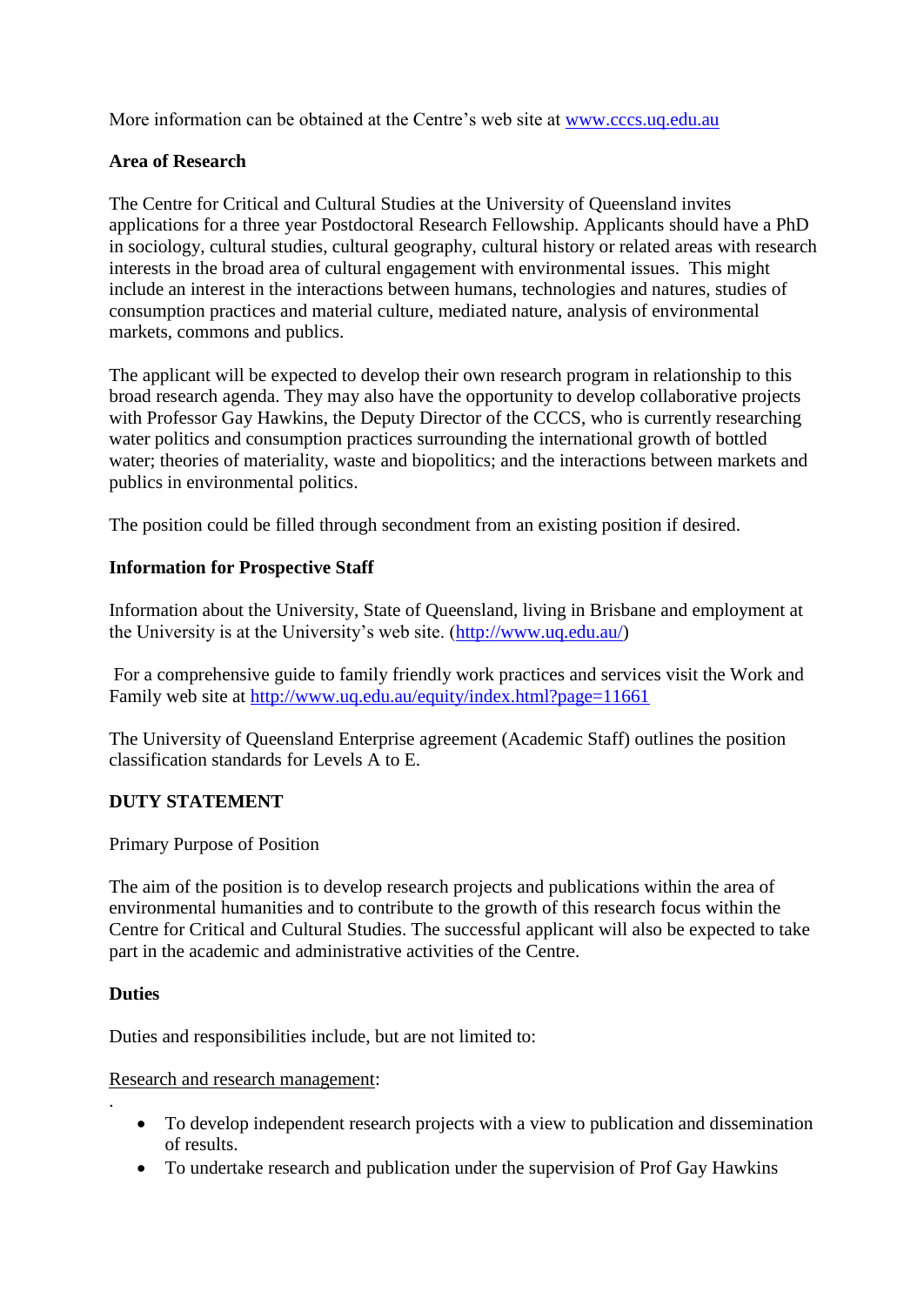To contribute to and participate in the full range of activities of the Centre for Critical and Cultural Studies at the University of Queensland

Other research-related activities

 To undertake other academic, administrative, collegial or developmental activities as required by the Director of the Centre and ARC Federation Fellow, Prof Graeme Turner.

Occupational Health and Safety:

• Comply with requirements of Queensland occupational health and safety (OH&S) legislation and related OH&S responsibilities and procedures developed by the University or School.

## **Reporting Relationships**:

The position reports to Professor Graeme Turner, Director of the Centre.

# **SELECTION CRITERIA**

Qualifications

Essential

 Recent PhD in sociology, cultural studies, cultural geography, cultural history or related areas.

Knowledge and Skills

Essential

- Demonstrated ability to publish in quality journals or equivalent.
- A demonstrated research interest in cultural engagements with the environment.

### Desirable

Experience in research administration.

### Experience

Essential

• Demonstrated ability to independently design coherent research projects with clear outcomes.

## Desirable

- Experience in organising academic events, conferences and seminars.
- Experience in presenting research in academic and other forums.

### Personal Qualities

- Ability to work collaboratively with colleagues.
- High level communication and interpersonal skills.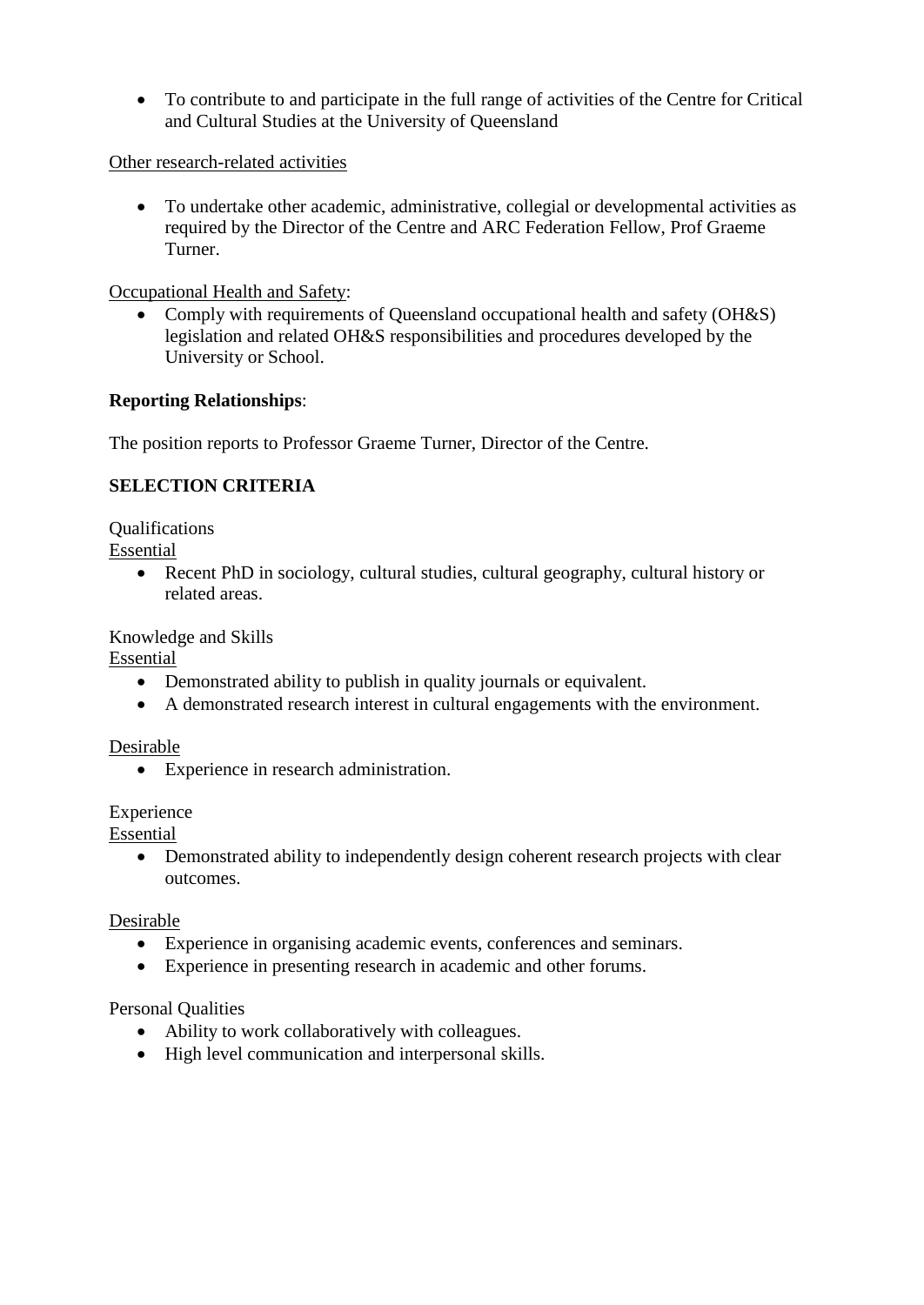## **APPLICATION**

Applications must consist of the following:

- 1. Covering Letter. The covering letter should include the vacancy reference number, your contact address and telephone number. It is an opportunity in not more than one page to introduce yourself and highlight the key reasons for your interest in the position.
- 2. Resume or Curriculum Vitae. A resume is a brief history of your employment and experience that covers the following areas:
	- Educational qualifications and professional affiliations that detail the full title of the qualification, the year awarded and the title of the institution attended;
	- Employment history in chronological order, starting with current position and specifying dates of employment, title of each position, name of employer, main duties or accountabilities and achievements;
	- The names and contact details (address, telephone, fax and e-mail) of three referees, including if possible a senior person (preferably your supervisor or the head of your organisational unit) closely associated with your current work.
- 3. Selection Criteria. A statement addressing how each of the selection criteria have been met is required to assist the Selection Committee determine whether you have the relevant qualifications, knowledge/skills, experience and personal qualities.
- 4. Project proposal. A description of the project the candidate proposes to develop in the Centre; this should be no longer than one to two pages in length.

An academic curriculum vitae should include research fields and current interests, publications (full list as attachment with three most significant marked with an asterisk), research grants awarded and, if applicable, details of teaching evaluation if relevant.

## **Applications are to be sent to:**

Centre Manager Centre for Critical and Cultural Studies Level 4, Forgan Smith Tower The University of Queensland Brisbane QLD 4072

Or email: [m.mcgrath1@uq.edu.au](mailto:m.mcgrath1@uq.edu.au)

### **Please note:**

- Applications should be typed and sent electronically;
- Attach the cover letter, resume and selection criteria (optional) as one attachment;
- If you wish to send your application in via post, ensure they are not bound or enclosed in plastic or manilla folders; and
- Retain a copy for your reference because the University does not return copies to applicants.